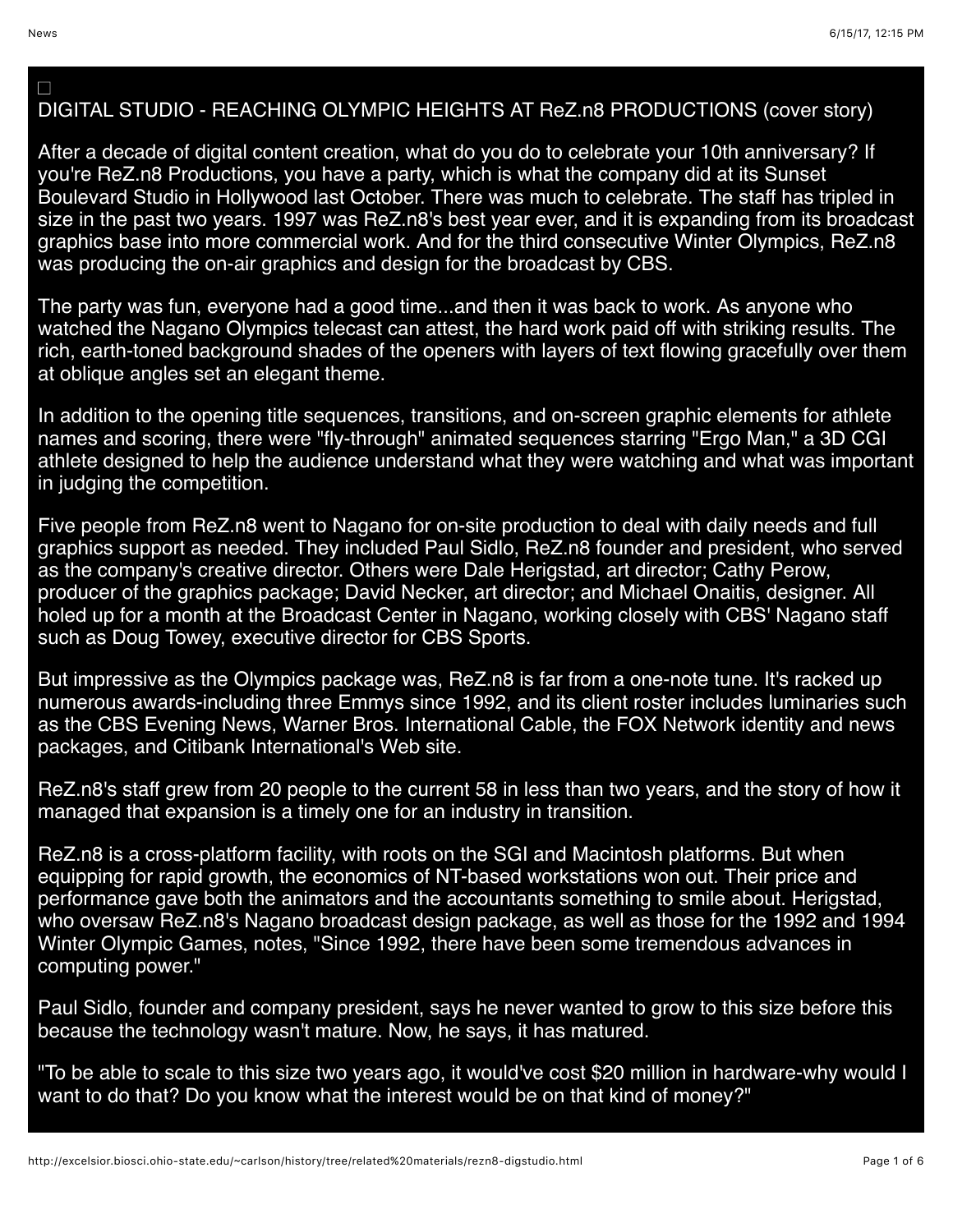Today, about 85 percent of the studio's workstations now run Windows NT. Intergraph TDZ 425, 610, and 2000 workstations are the animators' choice while Compaq 5100 and 6100 workstations are also common. The network is made up of Intergraph and Compaq servers. An Intergraph RenderRax Renderfarm with 100-plus processors provides the rendering power.

"ReZ.n8 will always employ the highest standard of production tools available," says Sidlo. "Intergraph has demonstrated true media expertise in its products. We can and do depend on these systems for high-end 3D graphics performance."

He also gives a nod to a spate of other production tools. One is from London, England-based Second Nature Industries, the creators of Hypermatter, a 3D Studio MAX plug-in that enables animators to create complex, natural-looking motion and character animation.

Another is the integration of the Cinebase Digital Media Management Sytem (DDMS) to help bring a new level of efficiency to the production process.

This DMMS is the center of a new production process described by Sidlo as the "Integrated Studio" or "Deep Tech." Says Sidlo, "Cinebase allows us to more effectively manage our digital assets. The fact that it is platform-independent allows our animators and designers to share content in collaborative projects, whether they're using Macintosh, SGI, or Windows NT workstations."

ReZ.n8's work with the Winter Olympics is one of the first big projects to employ this Integrated Studio concept.

The Integrated Studio is described, in the mantra of the company, as an "adaptive, dynamic, scalable" production system.

But these ideals embody more than hyperbole. This is an industry where, Sidlo says, "The only thing constant is change."

"Adaptability is one of the key words," says Sidlo. "If you base your business philosophy and the whole way you run a studio on that, you can survive. If you don't, you're going to be dead."

One of the other aspects of ReZ.n8 that has helped it prosper-in an era when some effects houses are cutting back-is scalability of operation.

Scalability helps ReZ.n8 handle the increasing complexity of animation. Citing the animation in Titanic, Sidlo says, "As we move the benchmark for high-quality animation, complexity becomes an ongoing issue and it is reaching a point where the process itself can no longer support complexity.

"So the market needs to address it, or self-organize. 'Self organize' is a technology that allows you to take character animation, for example, where you have hair, lip syncs, and 150 expressions. [You then develop a] huge metadatabase associated with your character."

Making a character real makes it complex. To integrate the thousands of attributes necessary to make a character real is something Sidlo maintains a single animator cannot do. You must create architectures.

He cites as an example the Hypermatter plug-in for 3D Studio MAX that was written by Blair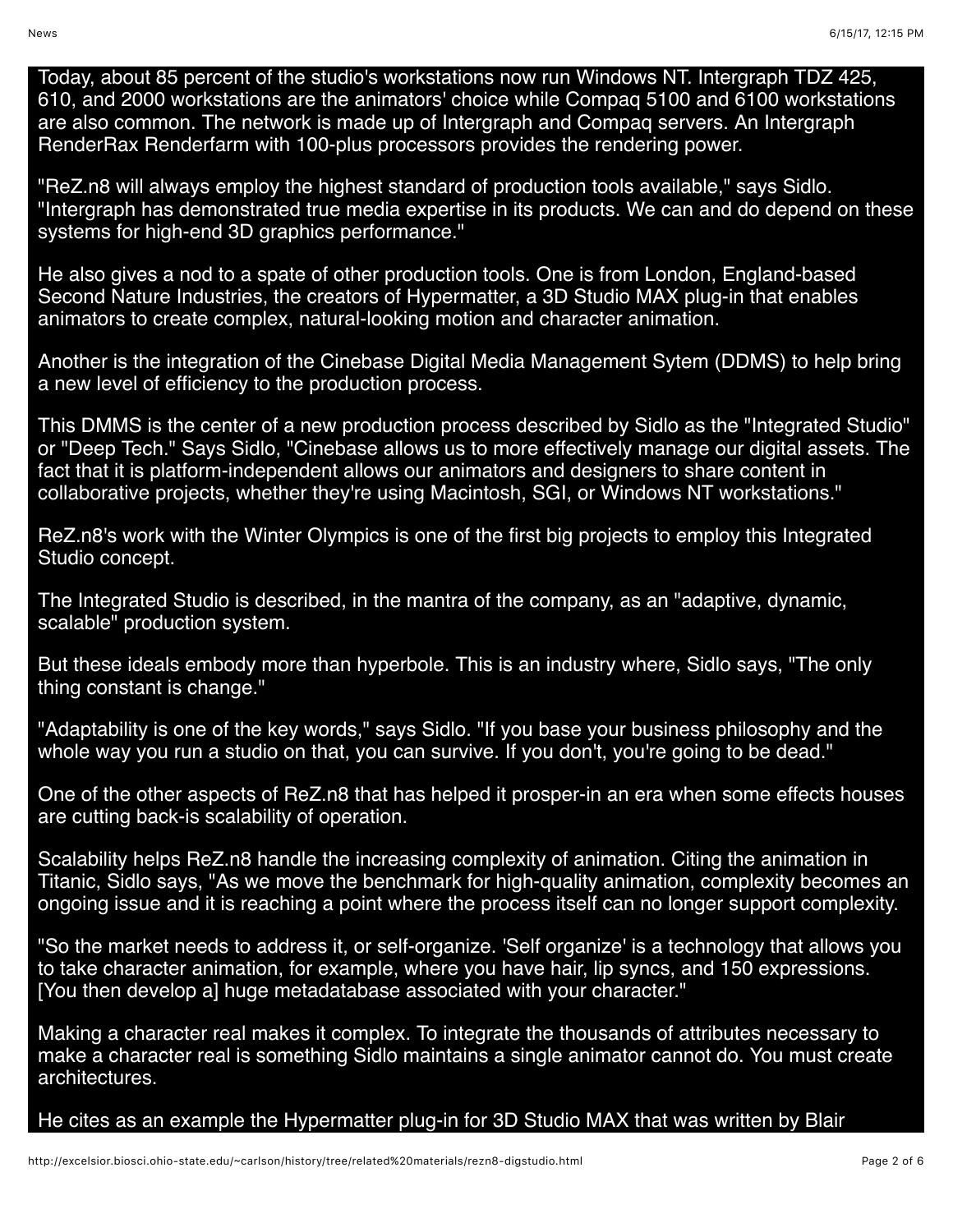## Harrison, now ReZ.n8's chief technology officer.

"It's a physical-based attributes based program," Sidlo says. "You apply physics to a model...you say it has this much elasticity, this much damping, this much gravity, and so on.

"Then the primary motion drives the secondary motion for free."

Sidlo continues, "So if I have a fat character made out of jelly and I move him, the jiggling of his belly comes for free. Now if I were a character animator using key frame technology to try to make it work with morphing targets and all that other crap, it wouldn't work. The complexity would kill you."

Sidlo explains that the complexity of animation is hurting many digital effects houses because they cannot scale to handle the ever-increasing demands placed on animators.

"That's what's going on in all these animation companies today-complexity is starting to kill them because they don't know how to predict outcome in a complex environment. There are too many variables."

"So now you've got a big problem," says Sidlo. "What ReZ.n8 does is look at how to organize complexity."

Another factor driving the complexity of animation and special effects is that the power and affordability of workstation-class graphics machines and animation packages means such technology is trickling down to the consumer market.

"Everybody wants animation and graphics today," says Sidlo. Products such as Bryce 3D retailing for less than \$200 and the sub-\$1,000 desktop computer make it possible for any consumer to create fairly sophisticated animation at home.

As this trend continues, the envelope gets pushed a little further. Home computer users will be able to create more complex animation, which will place even more demands on professional animators.

"As more complex animations become the norm, managing complexity is going to be the bugaboo afflicting animation houses that aren't prepared," says Sidlo. "If you're going to be out there, you've got to be WAY out there. If you're not, you're going to be WAY behind."

Does Sidlo see ReZ.n8's ability to handle complexity through this Windows NT-enabled Integrated Studio concept as a key advantage?

"Absolutely," he answers without hesitation.

How did the studio move from a primarily SGI- and Macintosh-based production facility to the current facility where 85 percent of the machines are NT and SGIs and Power Macintoshes are maintained only for legacy operations?

According to Tim Brown, art director and animator, the conversion to PCs began about four years ago, shortly after he came onboard. He doesn't like to "toot his own horn," but says the conversion came about at his behest.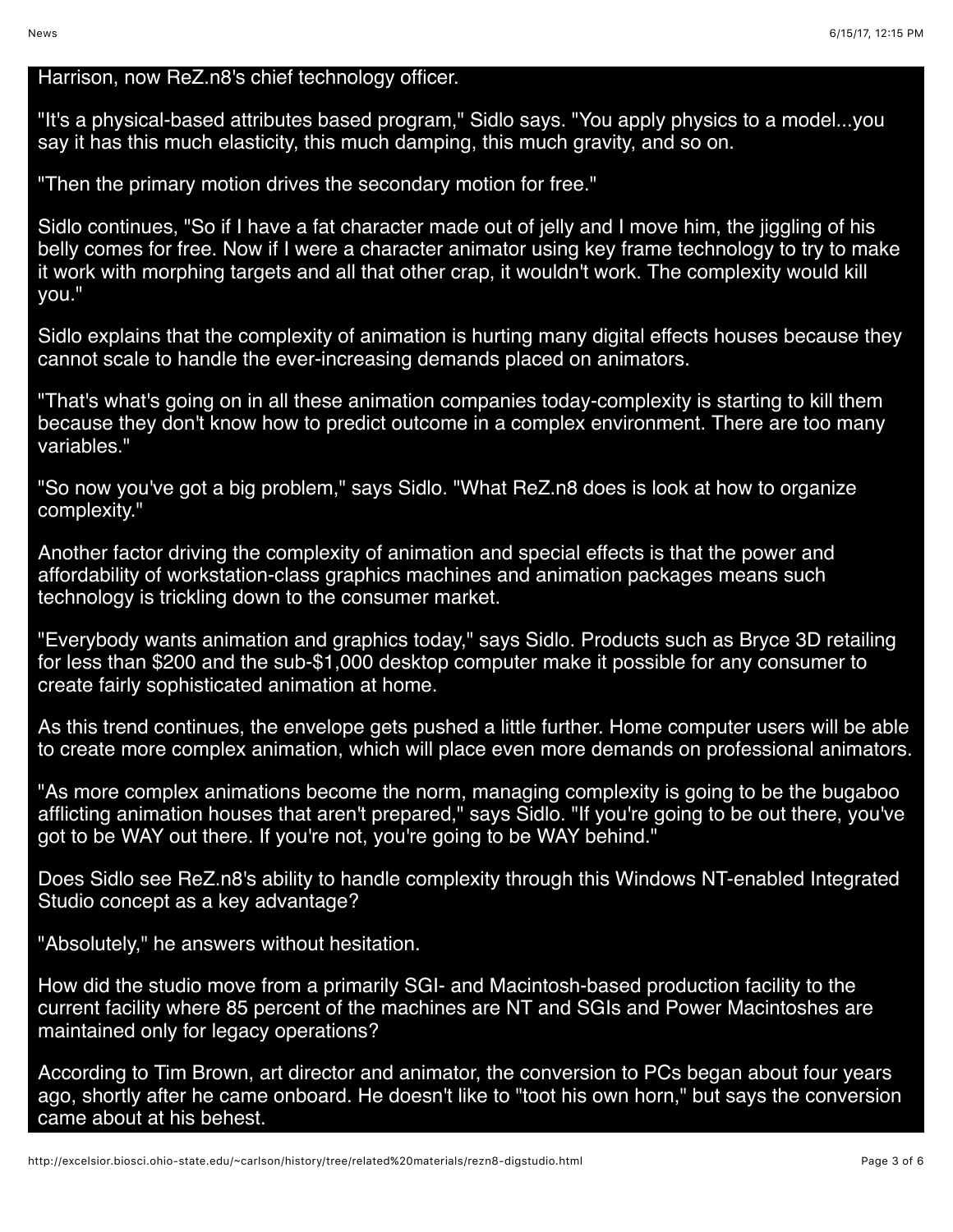He was aware of what was possible with an Intel system, but knew it would be an uphill push to convince others-especially when many of the tools available for Unix and Mac systems were not available for NT machines.

His first step was to take the 486 laptop that Sidlo was using for business applications on the roadalbeit a "souped up" laptop-and install a DOS version of 3D Studio. He then created a simple animation to show Sidlo what could be accomplished on an Intel machine.

After this initial demonstration, Brown was given "permission" to use the PC for some of the animation, but ReZ.n8 did not support him officially. Initially, Brown was forced to use machines from the business side of ReZ.n8 that he linked together. He and others also built some of the initial machines from scratch.

Until Windows NT 3.51 was released, PC animation at ReZ.n8 was a DOS-based operation running the pioneering 3D Studio.

As soon as 3D Studio MAX was released for Windows NT, ReZ.n8's switch to the PC platform accelerated drastically. As the capabilities of Windows NT became greater and the machines began to hold their own with high-end Unix or Macintosh workstations, it became necessary to invest in the proper hardware.

The SGI tech support people naturally dismissed these initial "Frankenstein" business machines that Brown and his cadre were using in the early days, all too happy to "not have to deal with THOSE machines," as Brown recalls.

After the release of Windows NT 3.51, Brown said ReZ.n8 needed to wait a few months before 3D Studio MAX and the other tools Brown and the other artists were using became available on the NT platform. Once the tools became available, ReZ.n8 began its love affair with the Windows platform, specifically Intergraph, and the company began its full court press to embrace NT.

Brown laughs when he remembers the resistance among the other animators on staff to the concept of animating on the PC.

But, he says, the fact that "NT's proven to be a real stable OS" helped break down resistance. Stability, of course, is particularly important for high-end 3D graphics. But beyond that, software availability and affordability made the NT choice even more viable.

The advantage of NT over SGI systems in particular is that other tools that are not critical for every artist to have at their disposal all the time, like Adobe Photoshop, can be made available for every artist.

Before NT, Brown says, several artists may have needed to share a copy of Photoshop because the SGI version was so expensive

Now, digital effects studios "can afford to have every tool on every desktop." To Brown, Windows NT is about "putting the most tools at your artists' disposal."

Brown acknowledges that there is still resistance to the Windows NT workstation among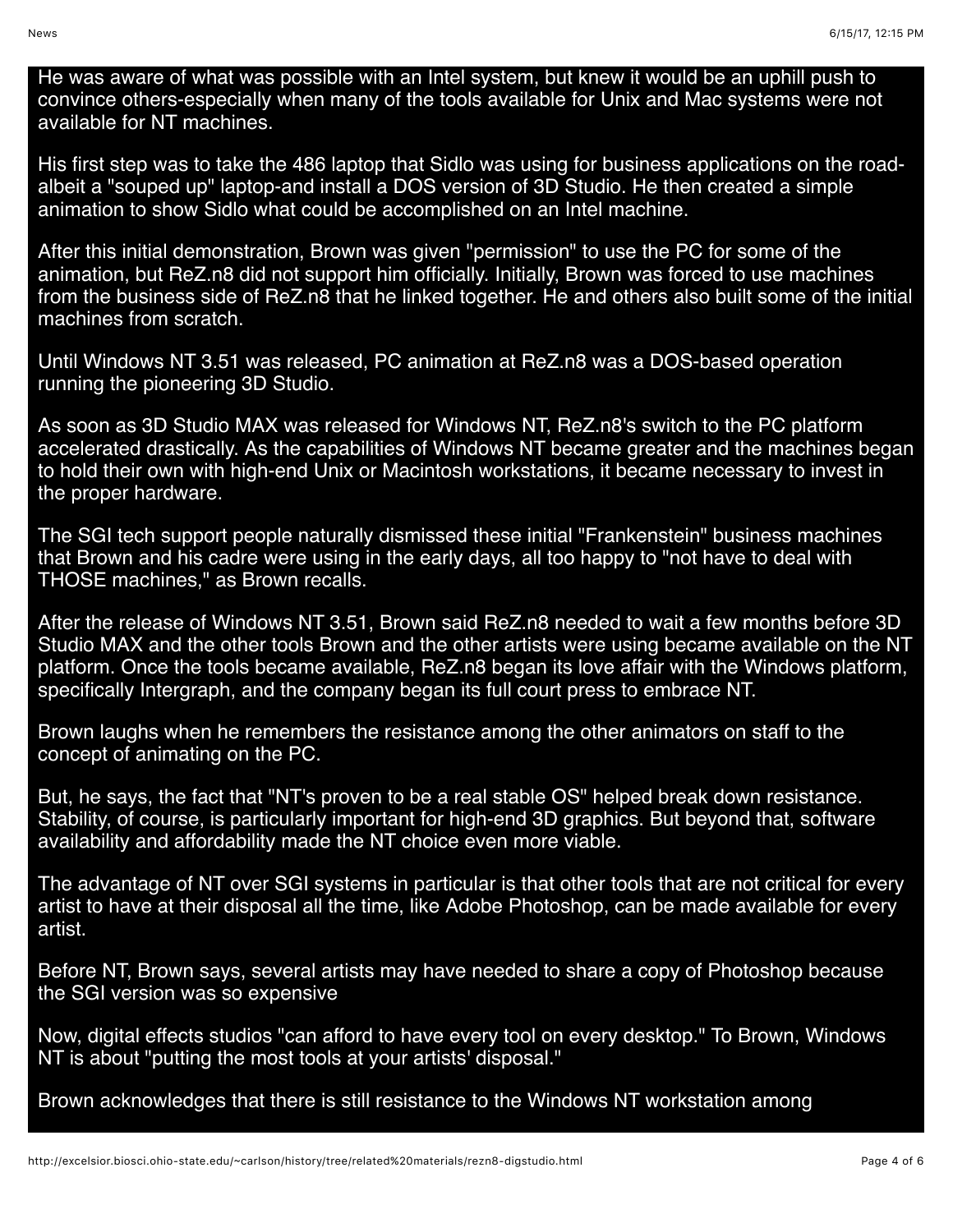professional animators outside of ReZ.n8. Maybe even inside the company there is some lingering resistance. But it's nothing like it was a few years ago.

As ReZ.n8 advances into its next 10 years, the instincts that have guided it to the 10-year milestone seem sound: Organize for complexity and be prepared to accept constant change. In a world where nothing else is predictable, those are among the few places where an animation and special effects business can plant a flag.

## ReZ.n8's Olympic effort

Among the many graphic elements that ReZ.n8 created for the Winter Olympics, some of the more interesting animations were those designed to enable the television audience to experience the action from the athlete's perspective, i.e., creating a virtual environment and demonstrating the sports by giving the audience an opportunity to feel as if they were racing the slalom course or shooting down the bobsled track.

Many of these virtual environments, made extensive use of "Ergo Man," a stylized 3D CGI athlete that helped demonstrate performance and highlight the level of detail that the judges are grading. One of the more difficult animations, and one that relied heavily on 3D Studio MAX for its success, was the men's downhill slalom.

Cathy Perow, who produced the Olympics graphics package for ReZ.n8, explains how the thrill of the downhill slalom was created for the viewer at home. In order to create a virtual slalom course, the first thing that needed to be built was the mountain. DEM data was brought into auto\*des\*sys' form\*Z to create a topographic map of the slalom course at Nagano.

Says Perow, "The thing that was most difficult was the sheer amount of data we had to deal withthat was a challenge throughout." The actual mountain terrain was digitized at about six-foot increments, yielding a downhill course that is accurate to two meters resolution.

Once the mountain data was entered, it was brought into 3D Studio MAX, and the slalom run was tracked down the mountain. A virtual skier was programmed using Inverse Kinematics. Perow explains "that [IK] enables us to make him move the arms in a certain way, move the feet a certain way, and turn in a way which is very realistic."

"Once we had all the data gathered and manageable, we had to create the camera movements," she says. To make sure everything worked, they had to start testing. "We put him on a track [on the virtual mountain] and sent him down." Naturally, once they started testing, "we found glitches that we had to address."

After the glitches were worked out, and the Ergo Man skier was moving down the mountain, "we needed to add in the snow texture and then 'connect' him to the mountain and have him react to the snow."

"It [the men's slalom] was a very challenging piece, but a very rewarding one," says Perow. "It allows viewers at home to view a 3D simulation of the event from the athlete's perspective."

Asked if she was pleased with the results, Perow replies, "It turned out really cool!"